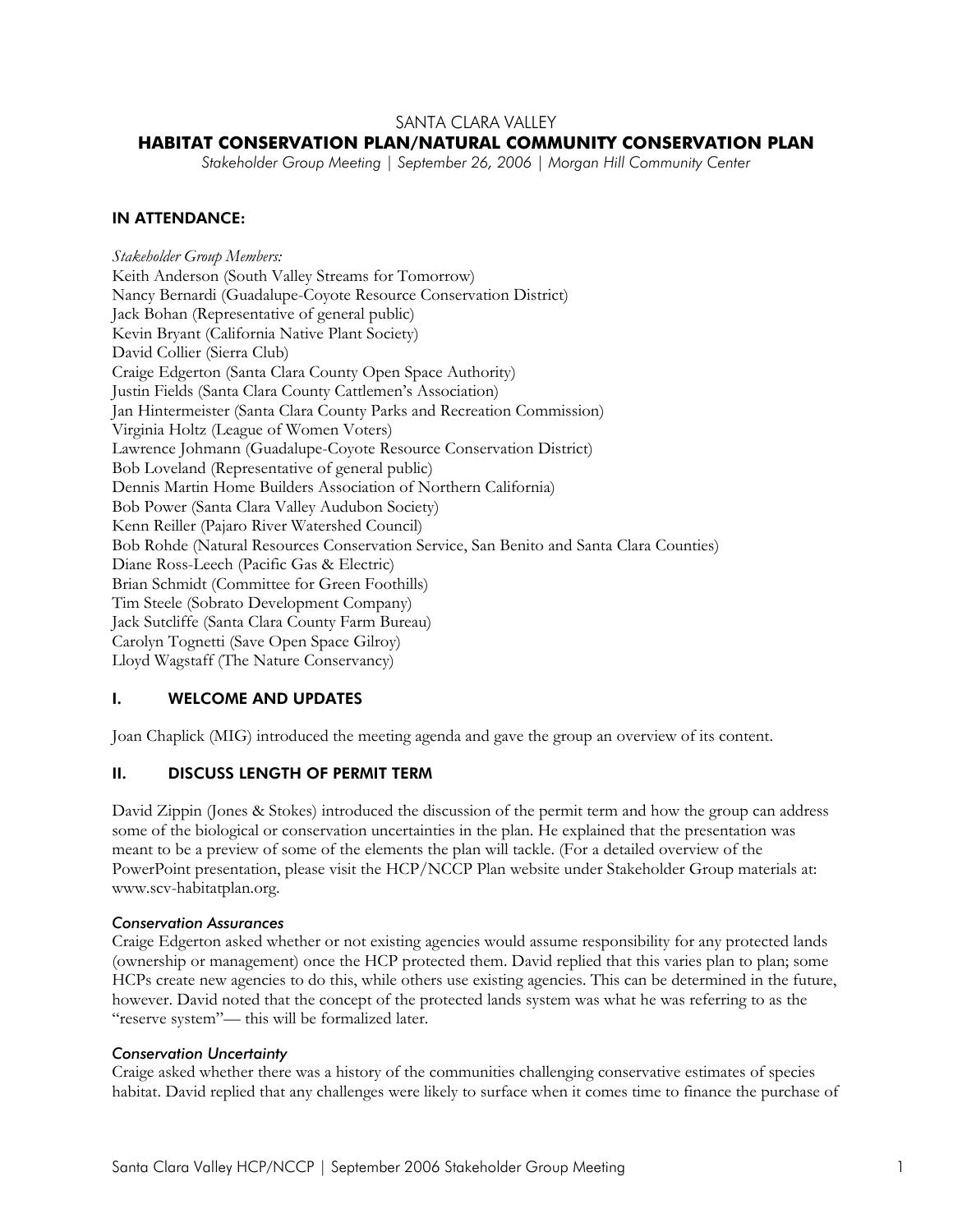habitat, in the event that this falls heavily on a single party. If developers and others feel that they are paying a fair share of this, however, they are less likely to challenge this.

Keith Anderson noted that he had run into problems with the term "conservative assumption" and the public's understanding of this—members of the public tend to assume that "conservative" means the smallest amount possible. David Zippin noted that he means that they assume that all suitable habitat is occupied.

Lloyd Wagstaff asked whether the conservation strategy would be developed based on this conservative map. He asked for clarification on what "allowable take" means in the context of the map. David Zippin replied that "allowable take" will be described in terms of acres of land cover types.

David Collier asked whether agency permits are given out on the basis of individual species. David Zippin replied that they sometimes can be—but typically aren't for large-scale projects.

Lloyd asked whether any surveys conducted would then inform which habitat areas were most critical. David Zippin responded that perhaps they could be used this way—or they could be used to better assess impact from specific covered activities.

David Zippin also noted that in some cases, protocols can be established that will be used only in the event that a species or its habitat is found in the area in the future.

Lloyd asked who the decision makers were in adaptive management. David Zippin responded that this depended on which decision makers you meant—in general, it would be the implementing entity (i.e., the entity responsible for implementing the plan), but other management agencies would be involved, as would the public and others. It is also possible to write in consultation arrangements with specific agencies.

David Collier asked who the implementing entity was likely to be for this HCP. David Zippin responded that he didn't know—the entities creating the plan could form a joint powers authority, or could designate or create an alternate implementing agency. This will be determined in the future.

David Collier asked whether the "escape valve" discussed in the PowerPoint presentation would be implemented by the wildlife agencies or the implementers of the plan. David Zippin clarified if the "escape valve" were used, the agencies would step in and suspend permits. Alternatively, the implementing agency could reduce or suspend a permit temporarily while working through concerns with the wildlife agencies.

Bob Rohde wondered if the biggest uncertainty might be how much money the HCP agency would have and where it would come from. David Zippin replied that the Management Team hopes to resolve much of this as the plan is developed—the economic consultant is already on board, for instance.

Craige asked about political uncertainties, and how the plan might deal with those. David Zippin suggested that the solution to the political uncertainty might be to have strong champions at the local level. Craige underscored that action from the state could throw the plan off-track nonetheless. He wondered specifically about Proposition 90, which says that any new regulation—and especially eminent domain—would have to compensate for loss of value, which might make it impossible financially to implement the plan.

David Zippin noted that in some ways, this was what the HCP was all about—it will generate money to purchase this land at fair market value. However, it will be difficult to tell what effect Proposition 90 will have until it's passed. Kevin Bryant agreed with Craige that Proposition 90 would greatly affect the plan.

Craige asked if the proportional relationship of conservation and covered activities was true in general for HCPs or for this one in particular. David replied that it is true for HCPs in general, given a number of the assumptions in place.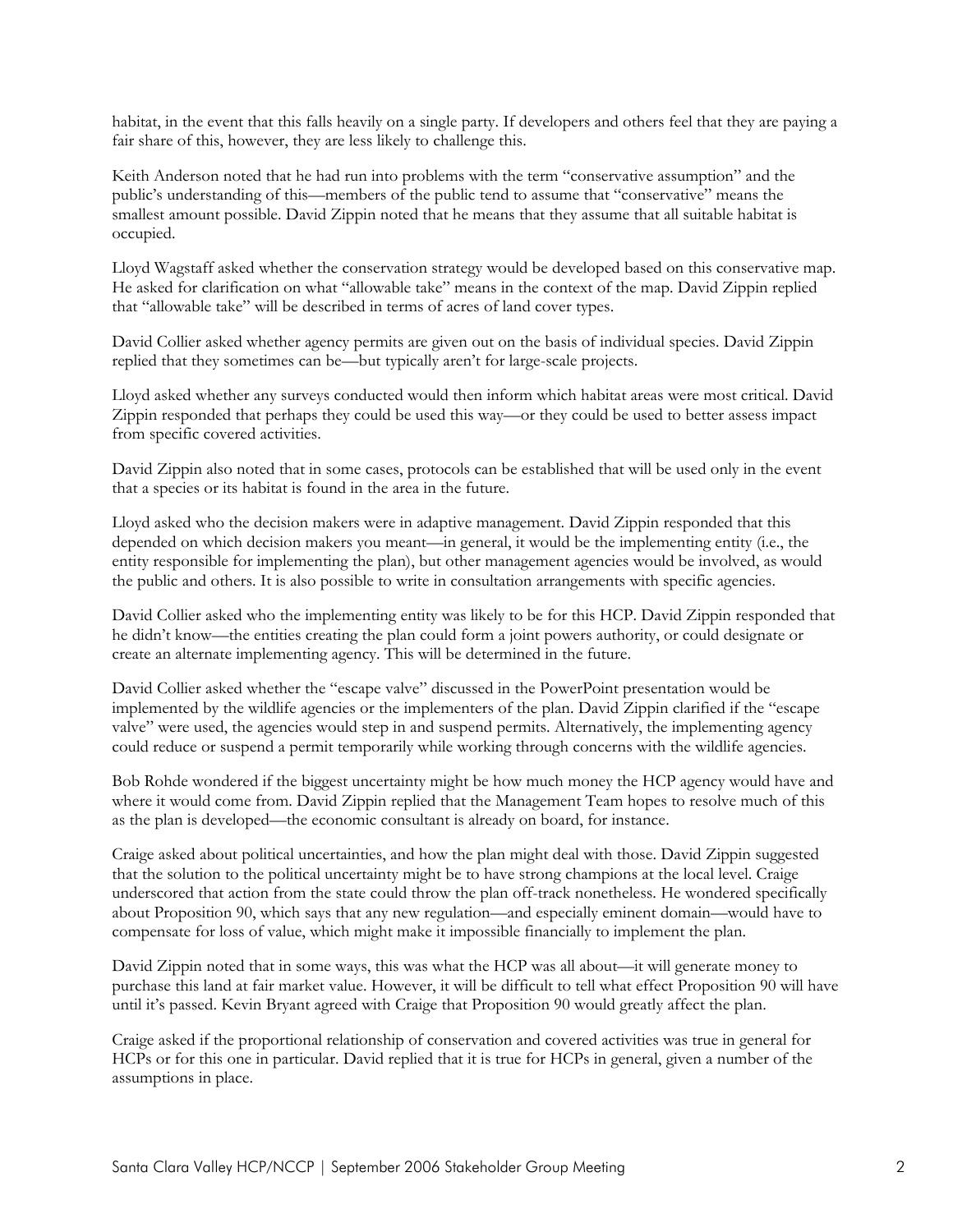David Collier noted that he could see the covered activities coming together in the next fifteen years easily, but wasn't sure how the funding would come together to expand the reserve system that quickly. He wondered what controls would be in the HCP to ensure that this is met.

David Zippin noted that rough proportionality is a requirement, and must be met at the end of every year so in some cases, local agencies may simply stop using their permits until conservation catches up, or they may require developers to buy land to try to work around problems of no willing sellers to the implementing entity. In addition, most of the state and federal money is available in the first ten to fifteen years. The bigger challenge may be whether or not the money can be spent fast enough.

# *Financing the HCP/NCCP*

Kenn Reiller noted that his confidence would be bolstered by a very strong start—for instance, if the implementing agency could get a huge portion of the total money needed in the first ten years. He suggested looking to urban water management plans and water costs to generate this funding, with strong financial links created early on.

David Zippin noted that Fish & Wildlife gives significant grants each year for land acquisition for HCPs, and this year, Contra Costa's HCP was awarded \$6.3 million.

Ken Schreiber observed that there might be a need for more than one local source of funds, so the economic consultant will be exploring other fee options in addition to developer fees—for instance, water or waste management.

Lloyd voiced concerns about linking the economist's work to reality, to be sure that everything is realistic. He feels that fifty years is a lengthy period—there will need to be some checks and cautionary notes on a permit term that long. HCPs are such an evolving concept that we need to be cautious about this.

### *Preventing failure*

Brian Schmidt wondered whether we're talking about temporary mitigation for permanent impacts. At the end of the permit period, for instance, management of the reserve system may be reduced. A core principle should be permanent mitigation in exchange for permanent impact. This needs to include an endowment for permanent management of reserve lands. He suggested three levels of failure: 1) failure to meet HCP standards for recovery, 2) failure to offer net benefit to the species, and 3) sending a species to jeopardy. Will the HCP set up a legal framework to deal with all levels of failure, or only the last?

Brian asked specifically about some of the slides on the PowerPoint, including the option to reduce or suspend permit coverage. Finally, he suggested looking at an index model to allocate money and introducing an element with teeth—something that can actively deal with failure.

Tim Steele noted that, as a developer, he thought a fourth level of failure ought to be added: adjustments that change the assumptions and benefits so much that cities and developers are no longer looking at the same permits/packages/requirements. The plan has failed a developer when he is no longer willing to endorse the plan with his checkbook. The more that is open to change, the more the assurances are at risk.

### *Permit length: Check-in*

Joan asked the group what solid components were necessary in order for the group to support a 50-year term, and if the group doesn't support a 50-year term, what are the reasons? This topic (length of the permit term) will go to the Liaison Group on October 26<sup>th</sup> and Ken Schreiber will need to prepare a staff report. While it appears the group does not have enough information yet to develop a recommendation from the group regarding the length of the term, it would be helpful if he could report the group's key concerns and requested assurances to help inform the Liaison Group.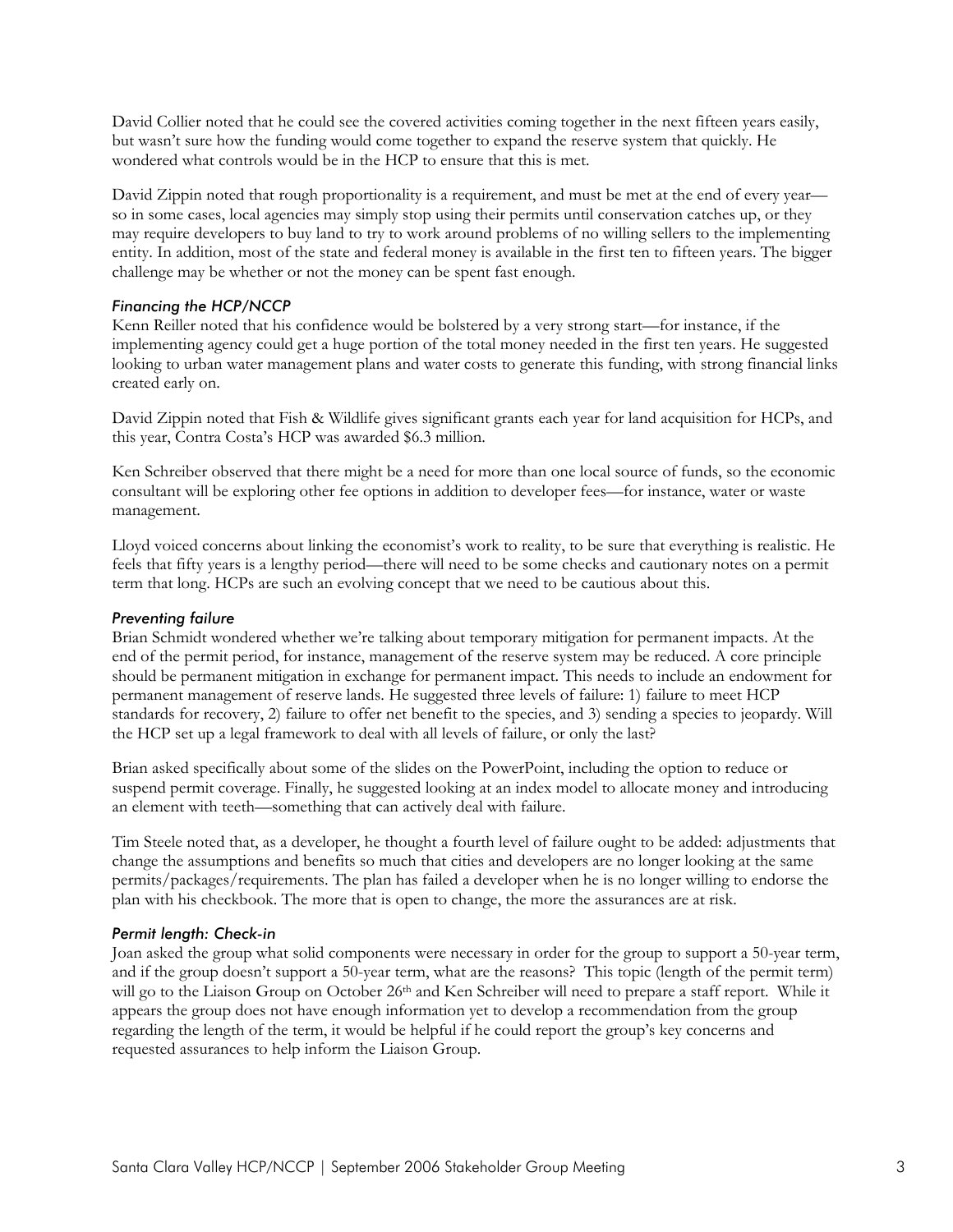Craige noted that it all comes down to the money—if money can be raised in 25 years then there doesn't seem to be a compelling reason to go beyond this. A lot depends on the economic analysis—the group needs this information to make a decision.

Bob Rohde observed that he understands why 50 years is important, but it's premature to make this decision until there's a better understanding of what the species need.

Bob Power wondered whether adaptive management could react in a time period that's fast enough to be effective. How can this effectively respond to issues as quickly as is feasible? He would like to see as many failsafe measures as are feasible.

David Collier wondered about worst-case scenarios on the conservation side—he won't feel good about the plan if many critical species fall in the grey area where they're damaged but not damaged enough to trigger intervention from the agencies. (David Zippin noted that this hasn't happened yet, to his knowledge.) David Collier would like more assurances and safeguards with respect to species security.

Pat Showalter of the Management Team noted that even when the HCP permit term expires, there will need to be permits issued—so there may be a new HCP once this one expires. Lloyd replied that this might be a reason to shorten the permit term—it can be redone with better data in 20 or 30 years. Why is the permit term out of sync with local planning processes, which are typically on 20- or 30-year horizons?

Ken Schreiber noted that one element has to do with operations maintenance—from a roads and airports perspective, there will be major projects over the course of a 50-year period, and they would like to see these activities covered. Pat added that the lifetime of public works is typically 50 years.

Ken Schreiber also noted that one assumption is that the general funds of local entities cannot be tapped for this type of mitigation or protection—there must be a separate special source of funds for this. Funding this only through developers' fees would make those fees exorbitant.

Kenn Reiller noted that the analogy with public works was a good one—there's a factor of safety involved.

Joan summarized that the partner agencies supported a 50-year term, and some of the stakeholders might support this term if a number of assurances and safeguards for ecological and development interests are put in. However, others strongly favor a shorter permit term. She asked for a quick, non-binding vote from the group to determine how people align on this question. Participants were asked if they would be "willing to go along with" a suggested permit term if certain specific assurances could be provided. The assurances would have "teeth" or specific consequences if they were not met. Participants were asked their opinion regarding a 30, 40 and 50 year term. Participants could vote more than once. The assurances would address several of the concerns that had been raised so far in the discussion.

- Nine group members would go along with a 50-year term with specific assurances with teeth based on some examples from today
- Nine group members would go along with a 40-year term with specific assurances with teeth based on some examples from today
- Sixteen group members would go along with a 30-year term with specific assurances with teeth based on some examples from today

Pat noted that the message she's getting is that the assurances are the most important element—not the timeframe. Tim added that everyone's requisite assurances might be different, so it's difficult to assess this.

Ken Schreiber asked what effect moving the decision about permit term back for a month or two would have on the timeline of the process. David Zippin responded that they need a ballpark number upon which to base the economic assumptions. Pat Showalter suggested that the economic consultant be directed to develop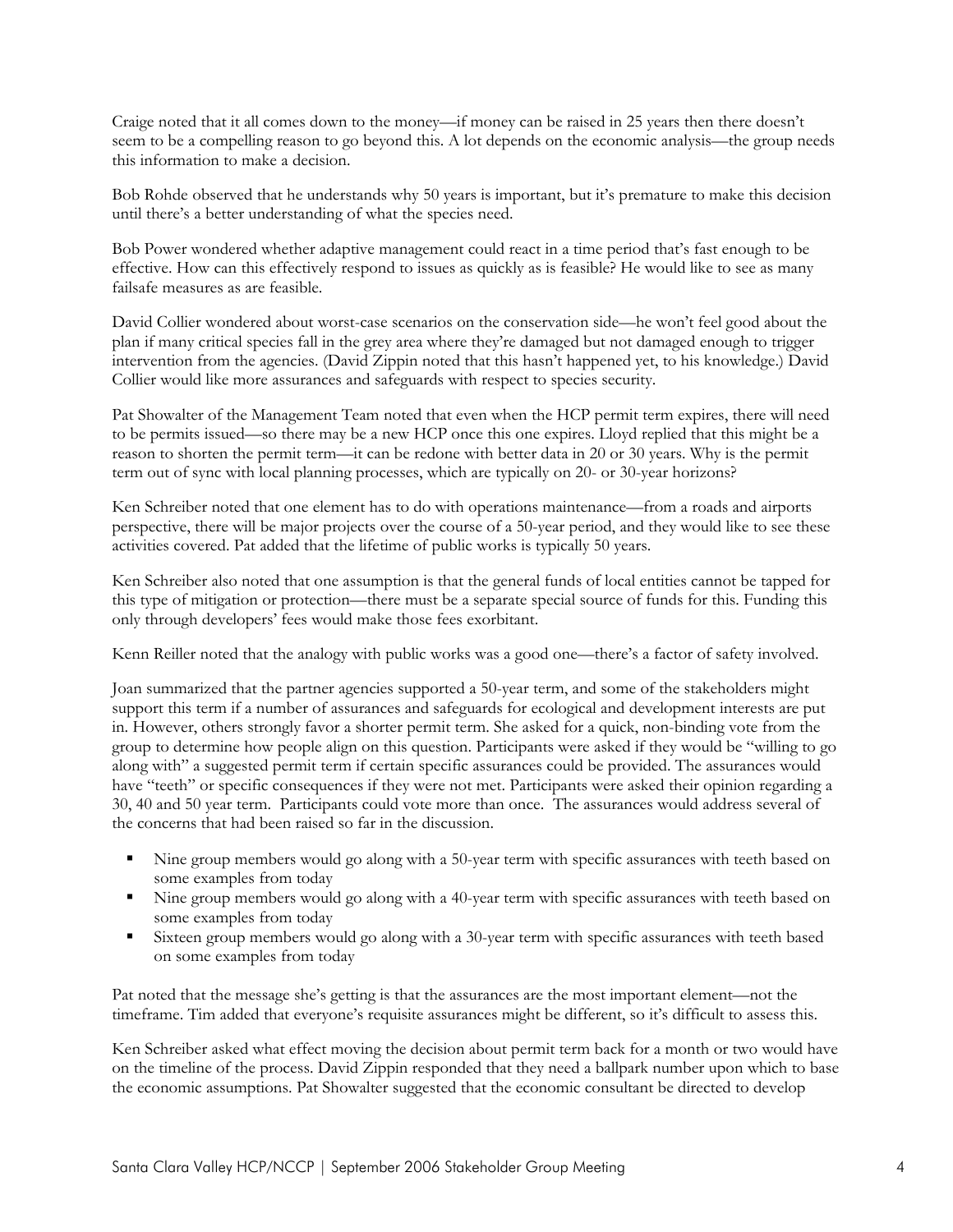assumptions for both a 30 and 50-year term. This would allow the analysis to proceed while giving the stakeholders, management team and liaison group additional time to determine term length.

Ken proposed going to the Liaison Group with a discussion of the concerns regarding a permit term and encouraging them to discuss these options. David Zippin also added that one of the challenges in developing HCP/NCCP plans is to come up with several alternatives to present in the EIR/EIS—so potentially, varying the permit term can be an alternative.

Virginia asked for a list that would document the various assurances that the group would like to see. David Collier asked for a poll on the support for 30 versus 50 years. Fourteen members supported a 30-year term; five supported a 50-year term in this straw poll.

Specific assurances people would like to see that might influence people's views of the permit term length include:

- **Permanent adequate endowment for long-term management**
- Predictable permit conditions
- 50 percent more mitigation required for any impact beyond 30 years
- Procedures for dealing with damage to species as far as consequences and suspension
- Some mechanism for periodic review of permits (e.g., after 5 years and then ongoing)
- Verify that the reserves are protecting the species, not just the habitat
- Verify that adaptive management can keep pace with covered activities and conservation efforts
- Cash flow model that puts 80 percent of funding upfront
- Contingency fund for acts of God
- Ensure preserves are supporting the species

Kevin Bryant asked if David Zippin's PowerPoint presentation can be put online so that Stakeholder Group members can present this information to their constituents. Karen Molinari of Jones & Stokes agreed that this could go up on the website soon.

# III. OUTREACH AND COMMUNICATIONS

### *Upcoming public meeting for HCP/NCCP*

The second public meeting for this project is this Thursday, September 28<sup>th</sup> beginning at 6:30 pm. Karen Molinari has more postcards for people to pass out.

### *Member outreach presentations to constituents*

Jan Hintermeister reported back on a conversation he'd had with the Burrowing Owl Consortium, an organization that meets twice each year. He went over some slides David Zippin had provided, and found that the group was very interested and engaged in the HCP process and will continue to follow it.

Kenn Reiller reported back on his discussions with the Pajaro Watershed Council, and Pat complimented him on his presentation there. Pat, Karen, and others encouraged other members of the Stakeholder Group to conduct similar presentations with their member organizations or constituent groups.

### *December HCP Workshop*

Ken Schreiber noted that this year's regional HCP workshop will be held on Saturday, December 6<sup>th</sup> in Vacaville. Information will go out to the group about this soon.

### *Written comments on chapters to date*

Ranu passed out a summary of the written comments received to date. David Collier noted that he had a complaint about the way the comments are being handled—he feels as if questions and comments are dropping down a hole, and would like responses to them.